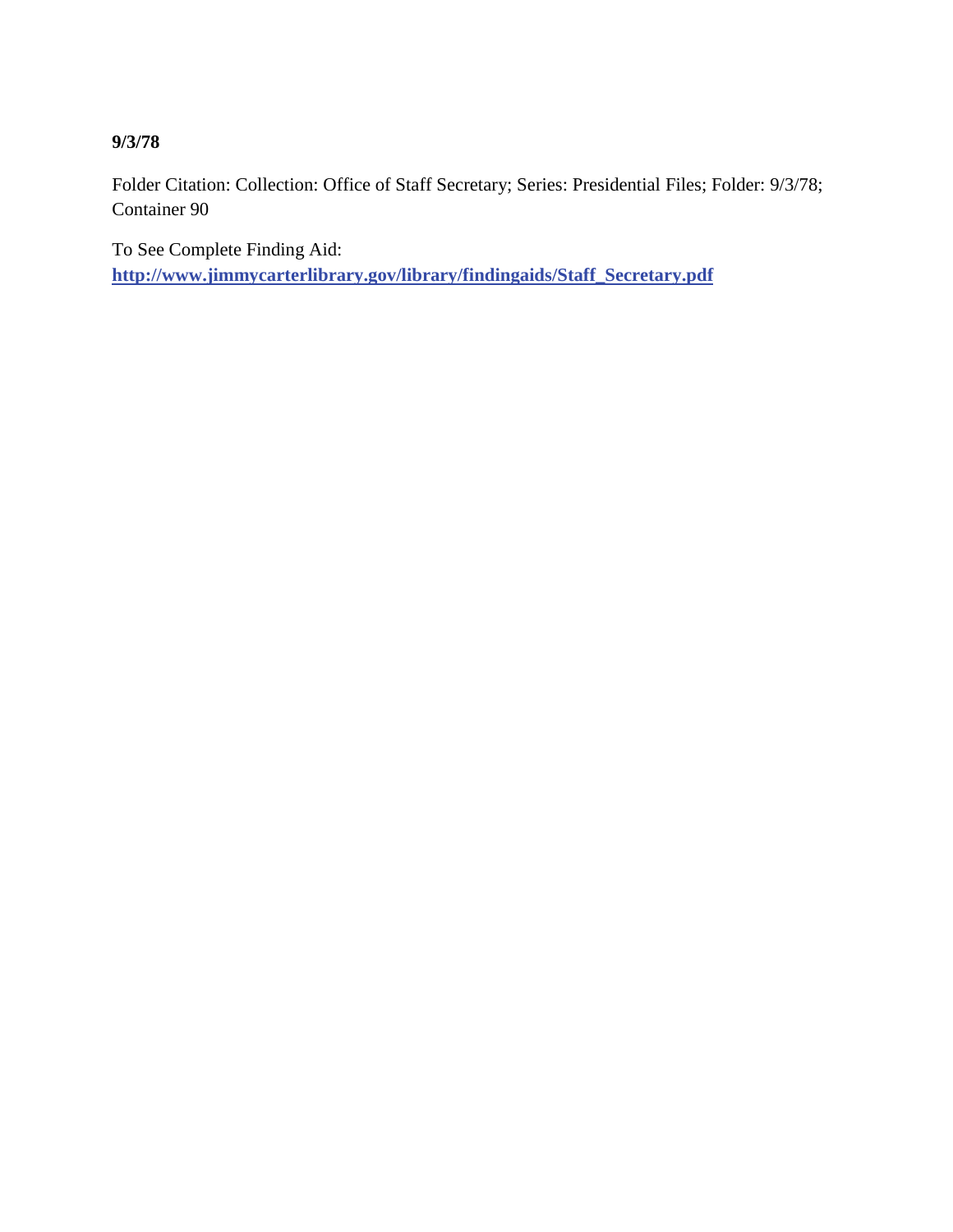Electromale Copy Made for Preservation Purposes

#### THE WHITE HOUSE

 $\left(\frac{1}{\epsilon}\right)^{2}$ 

WAS HINGTON

September 1, 1978

MEMORANDUM FOR THE PRES'IDENT

--,,

FROM

JERRY RAFSHOON ~

SUBJECT:

THE THEMES OF SEPTEMBER

This month will be remembered as a critical one for your Presidency. In my earlier memos to you I talked of this period as a "turning point." I am even more convinced now that this can be the case. It is important, however, that you continue to reinforce the themes you have been stressing during this period.

The all-encompassing theme is "GETTING CONTROL". This month, in foreign affairs, you are trying to get control of the very difficult situation in the Middle East. In domestic affairs, you will probably achieve significant victories in your attempt to get control of the areas of energy, economy, and efficiency.

When you make a statement on the Summit, on passage of the energy bill and the civil service reform bill, on vetoing the public works bill and any others and on announcing Phase II of your anti-inflation program (see separate memo), you showld stress the unifying principle or goal behind all of these disparate: activities: getting control of the major problems facing our nation.

Hopefully September will be a month of successes. We should not treat these successes as unrelated fragments but as parts of an over-all sense of purpose which has been clear to you from the beginning but which is only now emerging into the public view.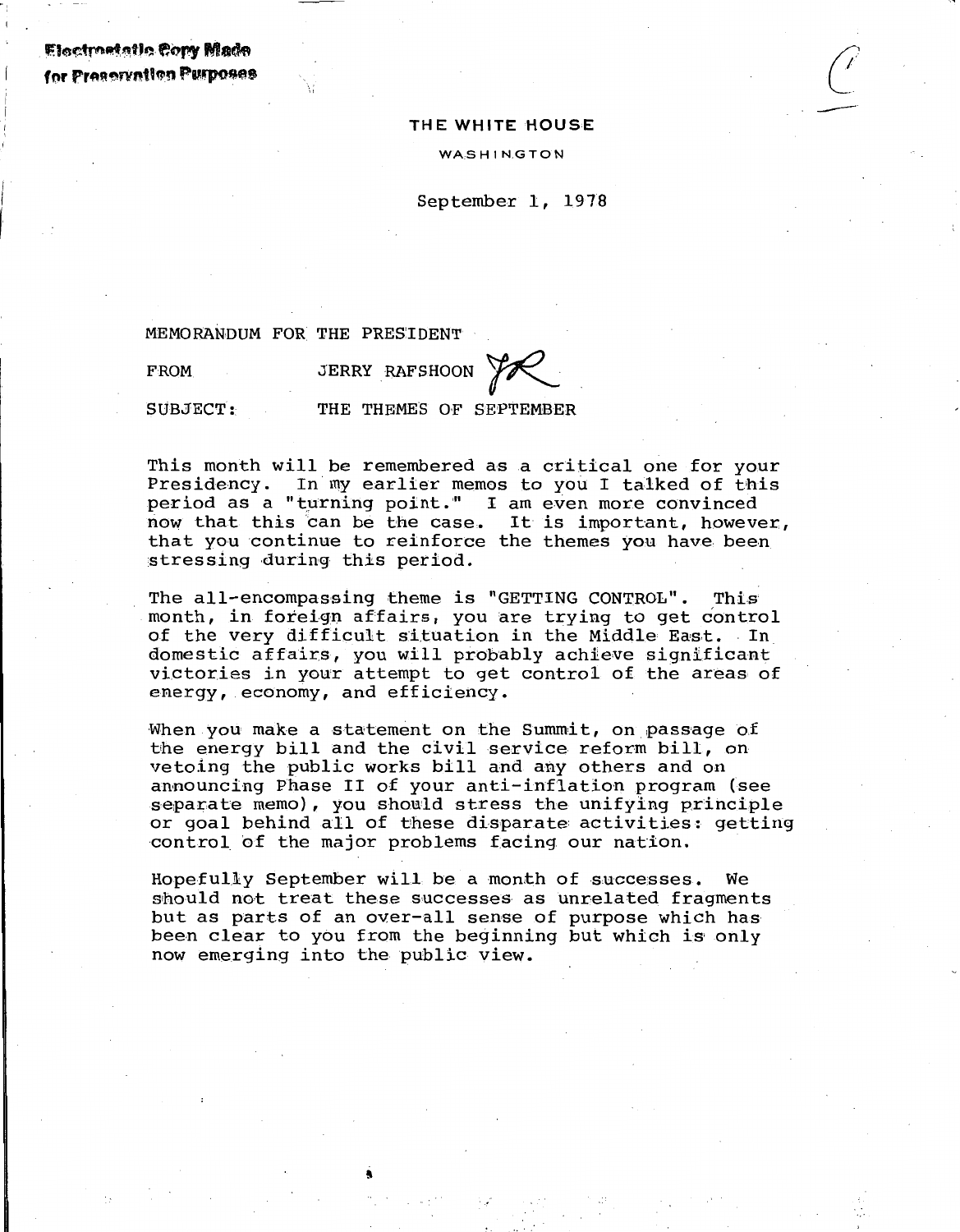# **Electronistic Copy Made** for Preservation Purposes

言言

 $\cdot$  :

 $\frac{1}{\sqrt{2}}$ 

28月1日

 $\frac{1}{2}\frac{1}{3}$ ģ,

> $\mathcal{D}$ Ķ ý,

高さ

## THE WHITE HOUSE **WASHINGTON**

 $9/1/78$ 

Mr. President:

Per Hamilton's memo Ed Sanders is available all weekend to meet with you. When would you like him scheduled?

Phil

Mon am

ŧ,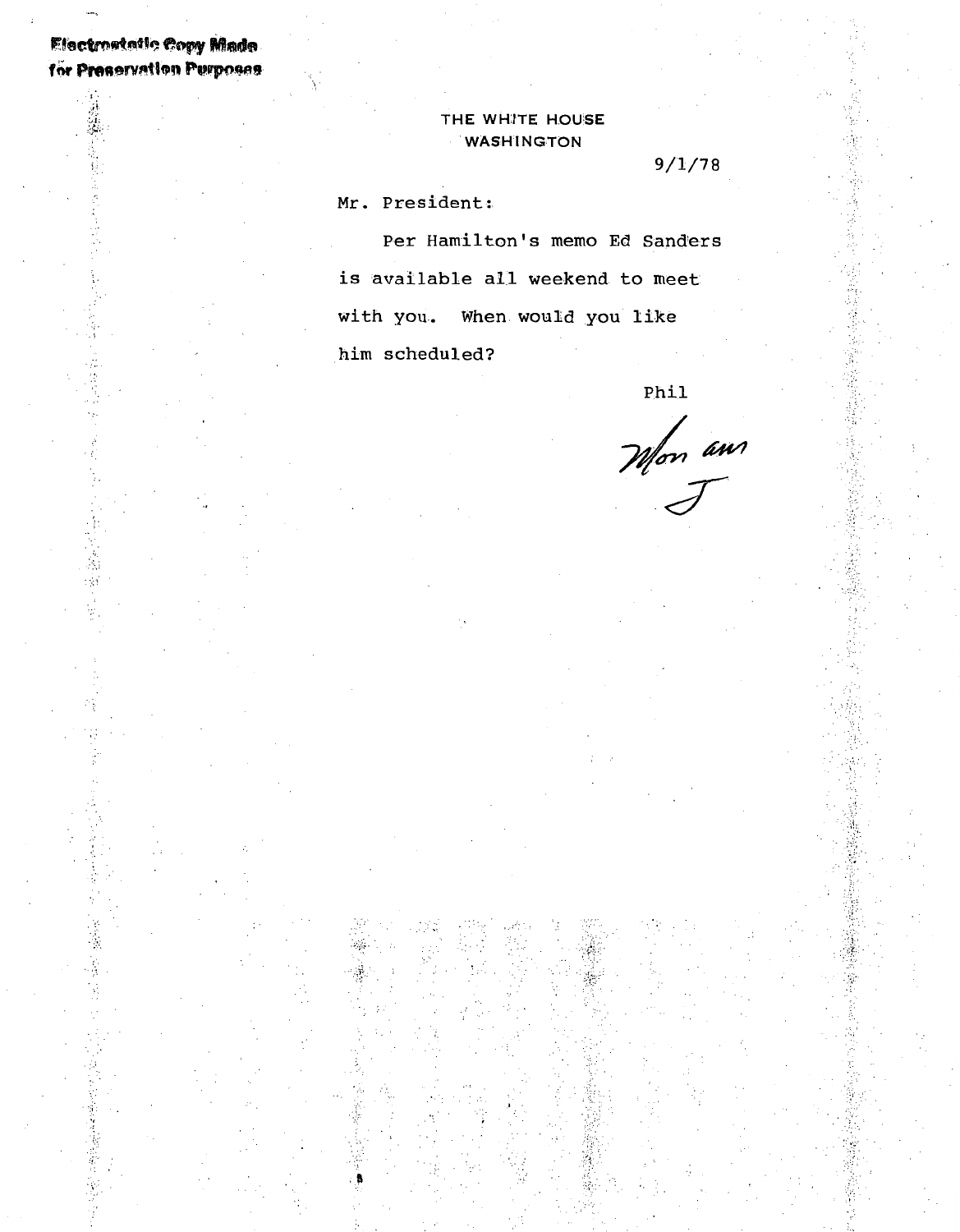# Electrostelle Copy Made for Preservation Purposes

## THE WHITE HOUSE WASHINGTON

Mr. President:

Rafshoon wants you to do a 5 minute taping to be aired on the Spanish International Network for Hispanic National Week which begins Sept 10- 16. Since there is a good possibility you may still be at Camp David at the beginning of that week may I schedule the taping session (10-15 minutes) after the SALT NSC meeting saturday?

t•"•

··.;

 $\cdot$  .  $\cdot$  ,

Phil Mon<br>am

9/1/78

*c:.-*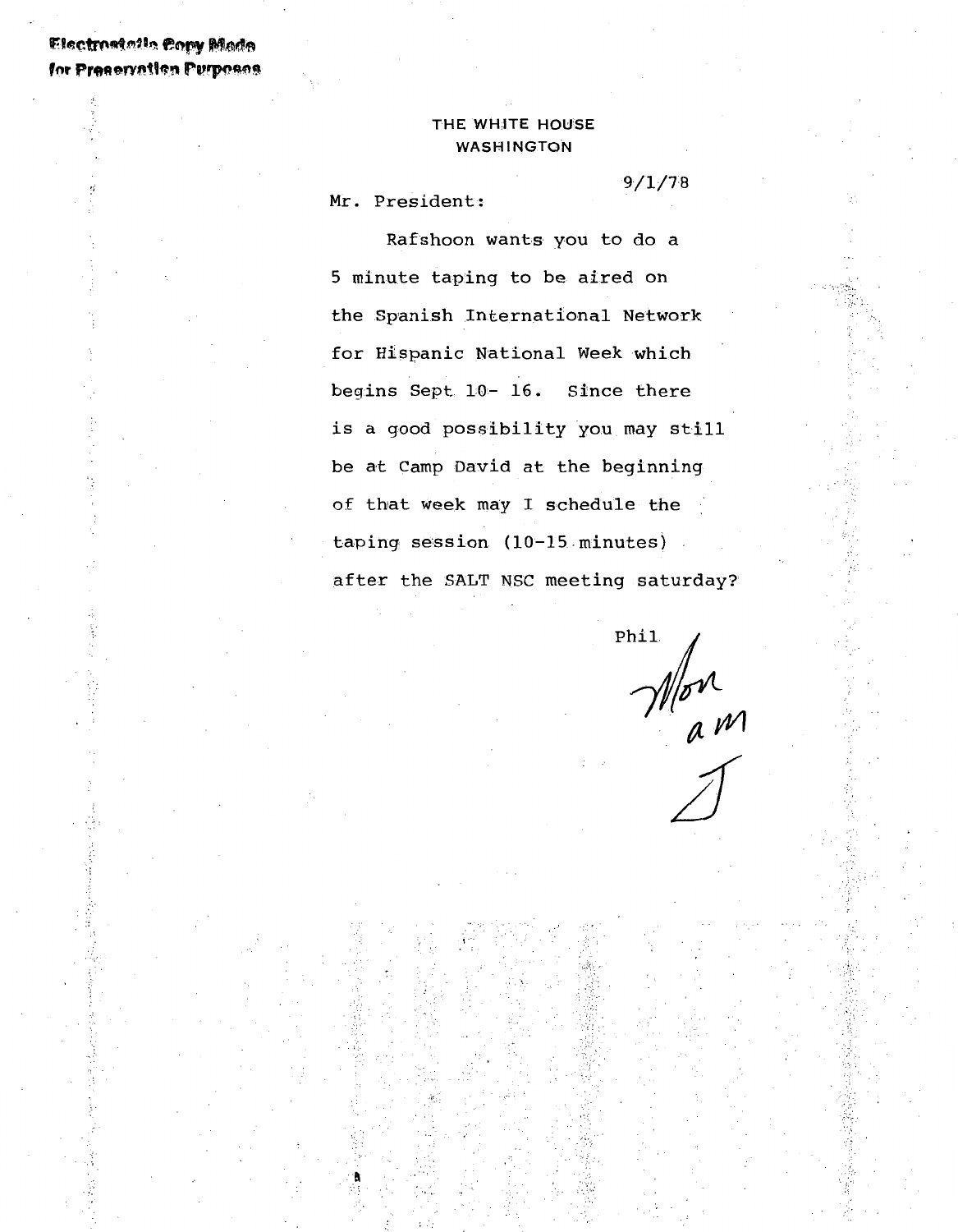# $E$ : ectromatic Copy **Made** for Preservation Purposes

 $\mathbb{R}^3$ 

#### THE WHITE HOUSE

#### WASHINGTON

#### September 1, 1978

Mr. President:

State and NSC have developed the following proposed schedule for the first two days of the Summit. They feel the rest of the activities will develop from the results of these first two days.

#### Tuesday, September 5

| $2:15$ p.m.  | President Carter greets President Sadat<br>at Camp David and escorts him to his cabin.         |
|--------------|------------------------------------------------------------------------------------------------|
| $3:00$ p.m.  | President Carter greets Prime Minister<br>Begin at Camp David and escorts him to<br>his cabin. |
| Open evening | (Possible bilateral with Begin since he<br>will have rested in New York for two<br>days).      |

#### Wednesday, September 6

9:00 a.m. Bilateral wibh Prime Minister Begin at Aspen Lodge

 $10:30$  a.m. Bilateral with President Sadat at Aspen Lodge

.12:30 p.m. Social meeting of President Carter, Prime Minister Begin and President Sadat at Aspen

1:00 p.m.

Lunch with all members of three delegations at Laurel Lodge (approximately 25)

 $\int$ 

4:00 p.m. Substantive meeting of President Carter, Prime Minister Begin and President Sadat at Aspen Lodge

Open evening,

Thursday, September 7

Ğ.

8:30 p.m. Marine Drill at helopad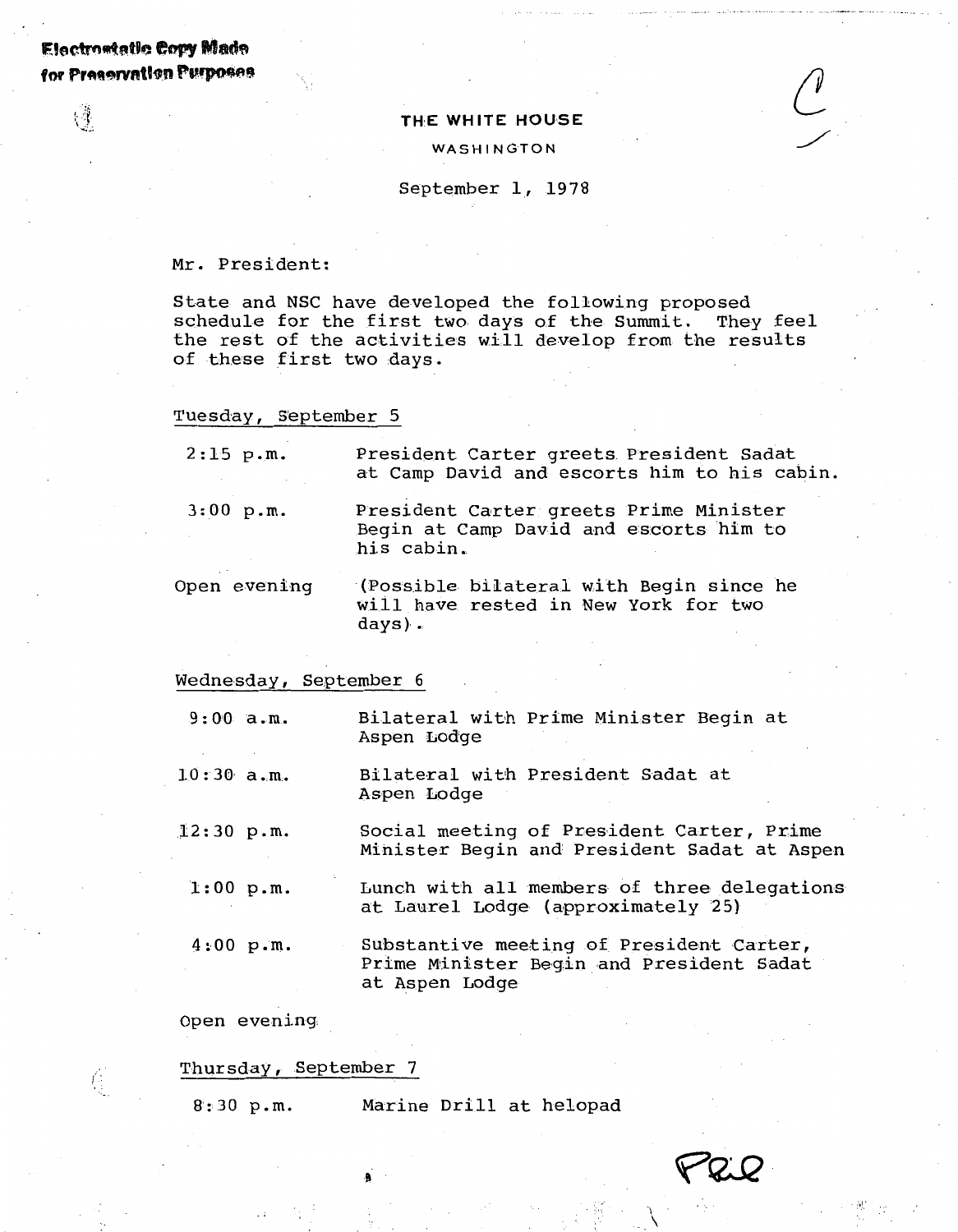### THE WHITE HOUSE **WASHINGTON**

September 1, 1978

Jerry Rafshoon<br>Jody Powell

The attached was returned<br>in the President's outbox today and is forwarded<br>to you for appropriate<br>handling.

Rick Hutcheson Phil Wise  $cc:$ Fran Voorde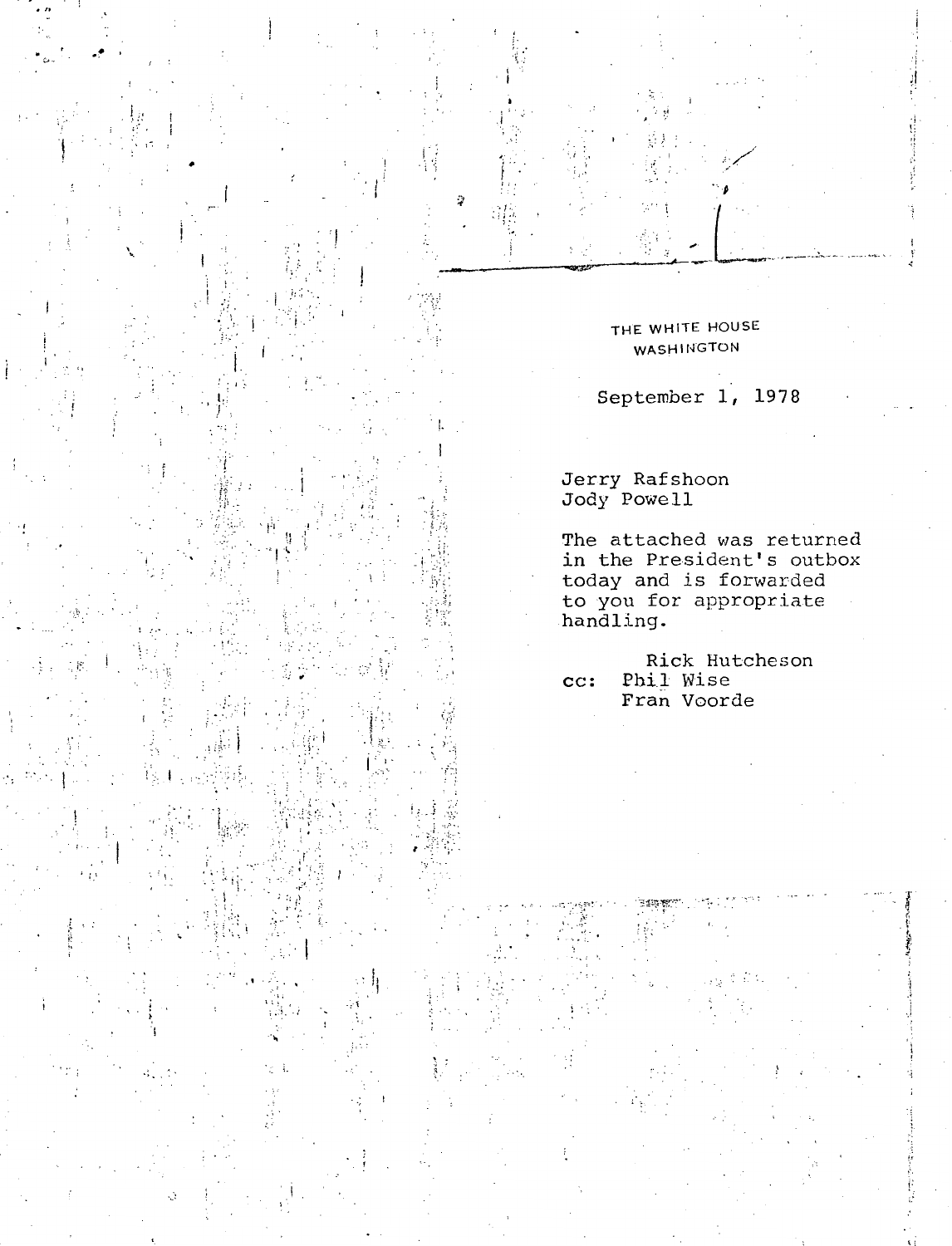. . ' . Fh•w~tri~tt., ~fPA' **M•f!t"'**  for Preservation Perposes

Jump / Jody

### **THE WHITE HOUSE**

WASHINGTON

September 1, 1978

MEMORANDUM FOR THE PRESIDENT

FROM: Jerry Rafshog Jody Powell

 $SUBJECT:$  Coverage of  $\zeta$  amp David Summit

We have met with the networks to insure smooth and unhampering coverage of the Camp David meetings. We need your approval for the following:

1. Camera coverage of each leader's arrival on Tuesday, being met by you. From helicopter arrival through motorcade departure.

from<br>forricade

APPROVE  $\checkmark$  DISAPPROVE

2. A Wednesday morning shot of the three of you walking in the woods talking. Shot from a distance to whatever area we choose.

APPROVE  $\checkmark$  DISAPPROVE

the tographer

3. We would like to let the networks (just one camera) shoot some carefully selected shots of the buildings at Camp David (within the bounds of security) for use during the week. These would be shot over the weekend and would not interfere with you. It would also accomodate the Israelis and Egyptians.

8

APPROVE DISAPPROVE  $\mathcal V$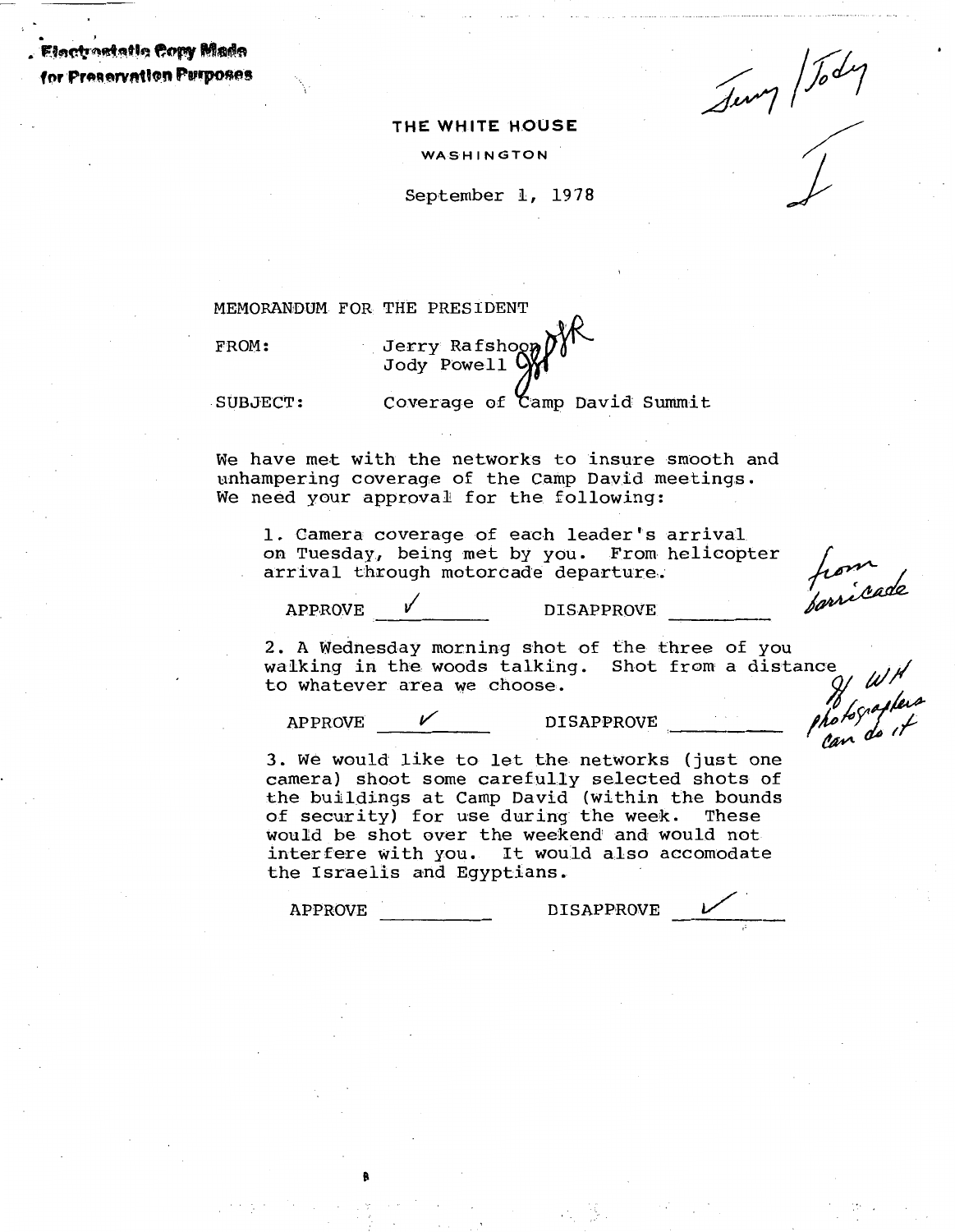THE WHITE HOUSE **WASHINGTON** 

September 1, 1978

# Jerry Rafshoon

The attached was returned in the President's outbox today and is forwarded to<br>you for appropriate handling.

Rick Hutcheson

Jody Powell<br>Phil Wise  $cc:$ Fran Voorde

# CAMP DAVID SUMMIT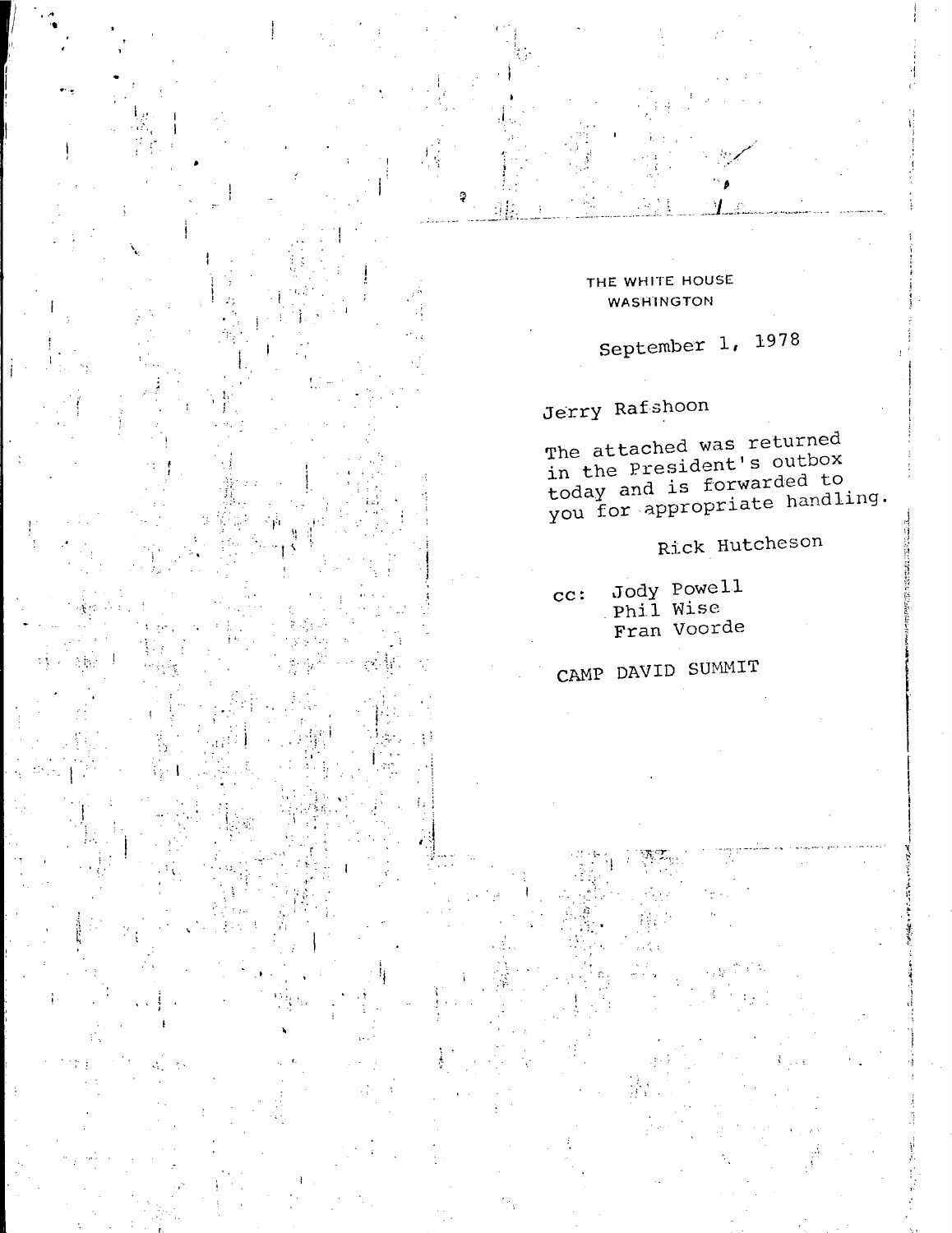t•,~~·t:•~ **\*'tlPY** Mad~ for Preservation Purposes

!' . .. .. "'

#### **THE WHITE HOUS.E**

WASHINGTON

September 1, 1978

MEMORANDUM FOR THE PRESIDENT

FROM:

Jerry Rafshoon Camp David Summit

SUBJBCT:

I understand you will be leaving for Camp David and the Summit on Labor Day.

:Would you please consider going up before 9 a.m. and spending the morning, up there. If you left during the 8-9 a.m. segment of the morning shows (TODAY, GOOD MORNING AMERICA) you could make a departure statement on live TV that would get excellent coverage (these shows have higher ratings on holidays) and would also be the major news in the evening.

I have discussed this with Jody and we thought you could do a short statement saying you're leaving for the Summit, the importance of that, and also that during your absence the Congress will be working on the most important domestic issue - energy.

If you don't leave early, we can still do a statement for the evening news.

#### OPTIONS

1. Leave between 8 a.m. and 9 a. m.

APPROVE DISAPPROVE

2. Make a statement concerning Summit and Energy

APPROVE  $V$  DISAPPROVE

3. Leave later in the day and make a statement then.

9

APPROVE DISAPPROVE

···:=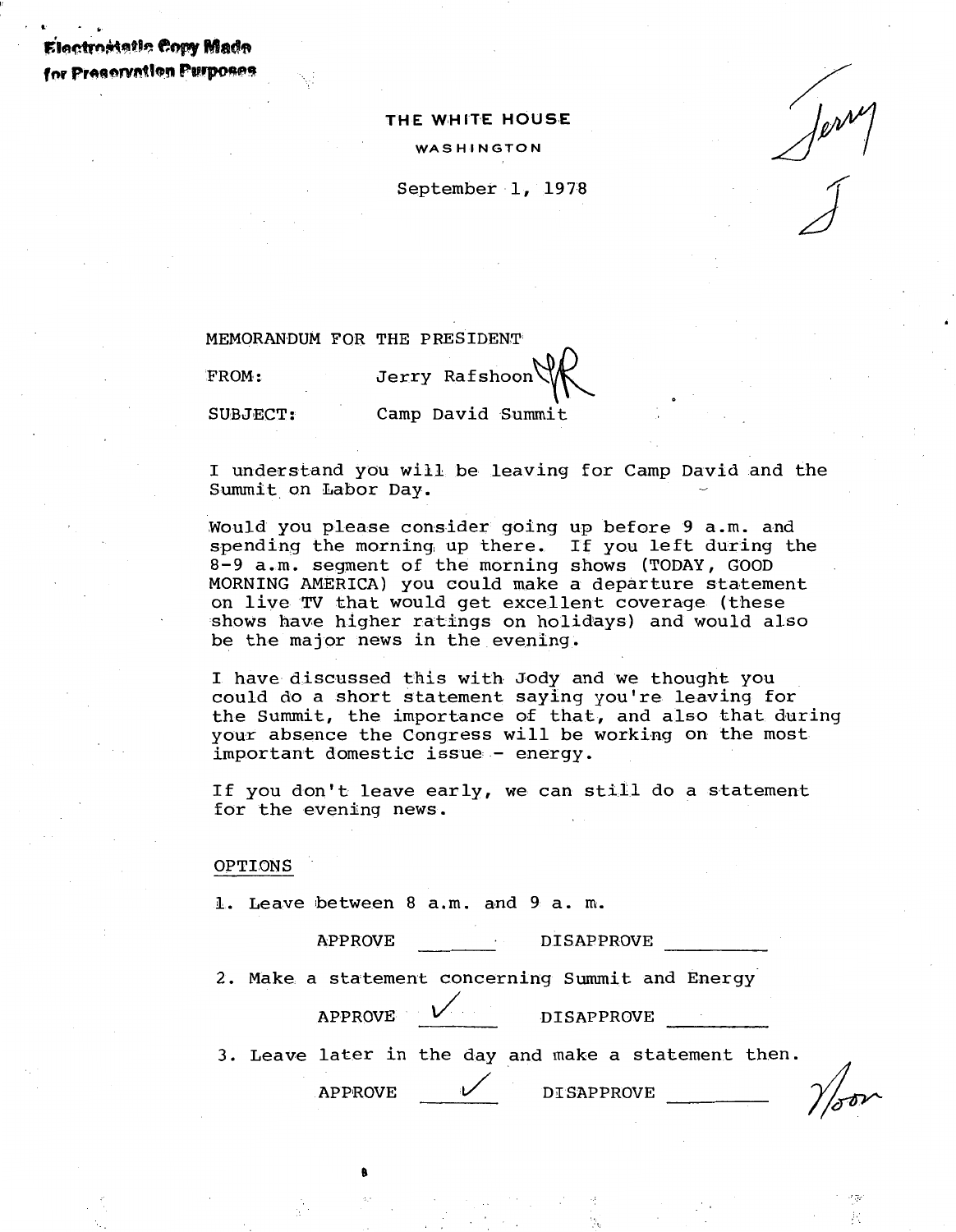# **Electrostatic Cory Made** for Preservation Purposes

Versonal

THE WHITE HOUSE **WASHINGTON** 

 $9 - 3 - 78$ 

To ME Intyre

I think you were

Contract Act -

down-

Serving aircraft<br>engines. Don't back J. C